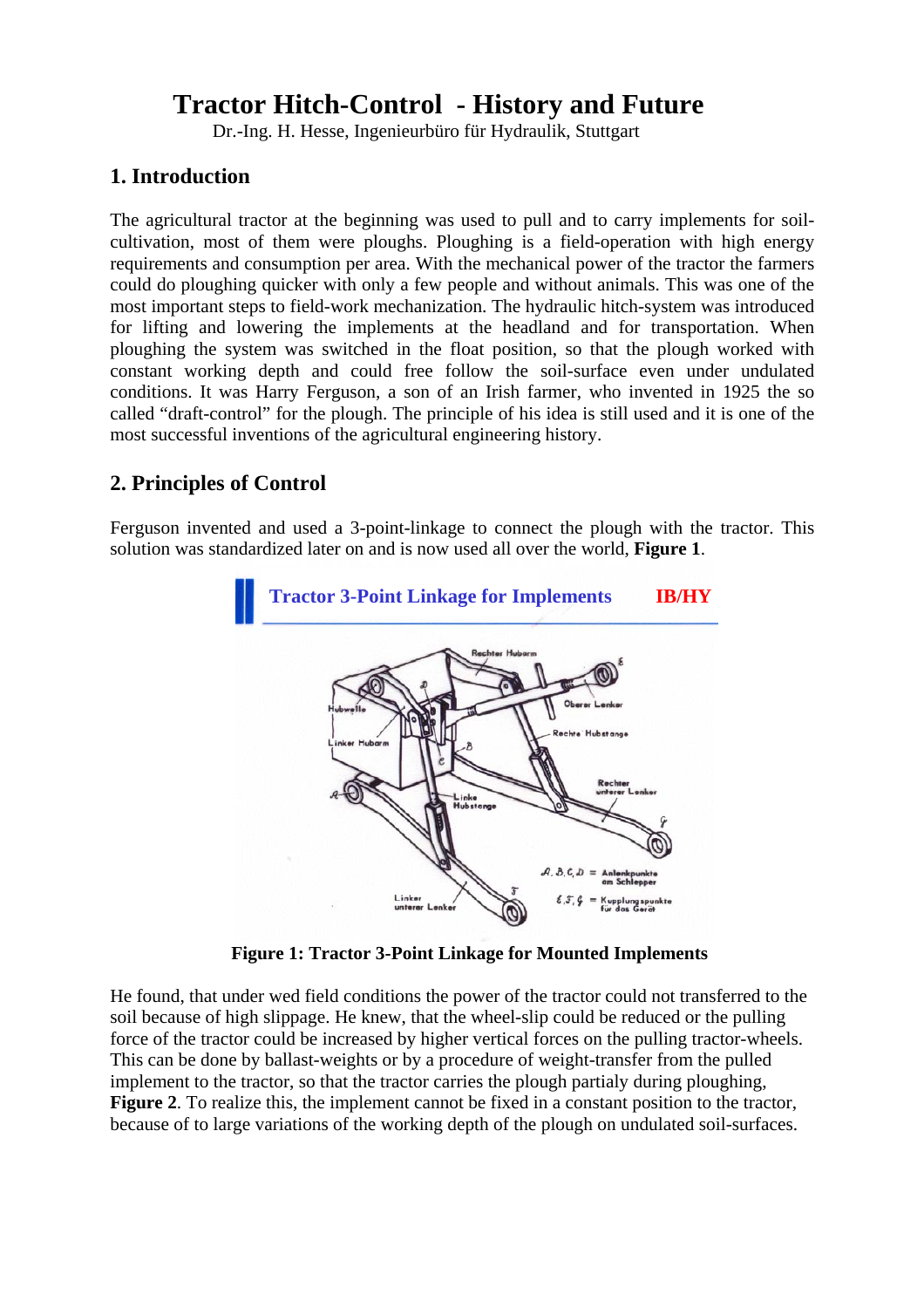

 $-2-$ 

 **Figure 2: The Main Effect of the Draft-Control** 

To prevent this, a system-variable is needed, which can be held constant by a closed loop control-system, without the plough being in a fixed position to the tractor. To realize this, there are four basic system parameters, which can be used as a control-variable in a closed loop control-system. This parameters are :

- **\* the pulling-forces (draft) of links in the 3-point-linkage**
- **\* the pulling-torque of the tractor drive-axel**
- **\* the working-depth of the plough**
- **\* the pressure in the lift-cylinder**

All these possibilities have been used in control-systems, which were developed and used on their tractors by different companies. But only the Ferguson-System, which uses the forces of the 3-point-linkage has survived and is still used.

### **2.1 "Draft-Control" - Control of Forces in the 3-Point-Linkage**

Fergusons original idea and his invention in 1925 was, to use the force of the top-link of the 3-point-linkage, which with smaller ploughs under homogeneous and constant soil-conditions is proportional to the working-depth of the plough, **Figure 3**.

The driver can set a desired value for the force what means for the working-depth. The control loop increases the working-depth if the link-force is too low and decreases it, if it is too high. **Figure 4** shows the first realization of Fergusons idea with top-link-sensing. An important point is, that the force of the top-link can be measured by a spring and the displacement of the spring can be transferred easily to a hydraulic control-valve.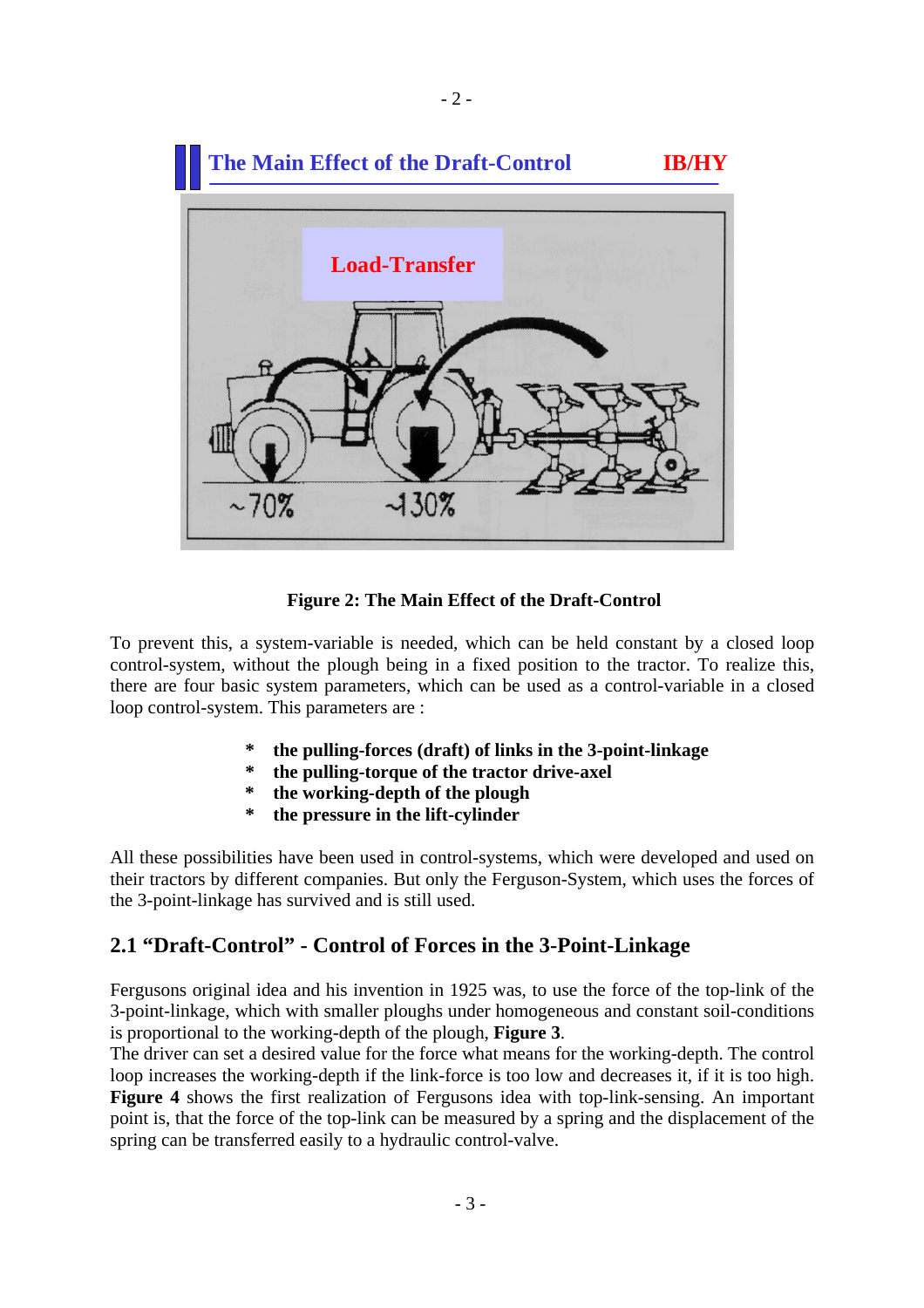

 **Figure 3: Principle of a Draft-Sensing System** 

**Figure 5** shows an industrial realized solution, which was produced over several years by the Robert Bosch Corporation, Germany, for different European tractor-manufacturers. This system could work in the draft- and the position-control mode.



**Figure 4: Fergusons Draft-Control-System 1936**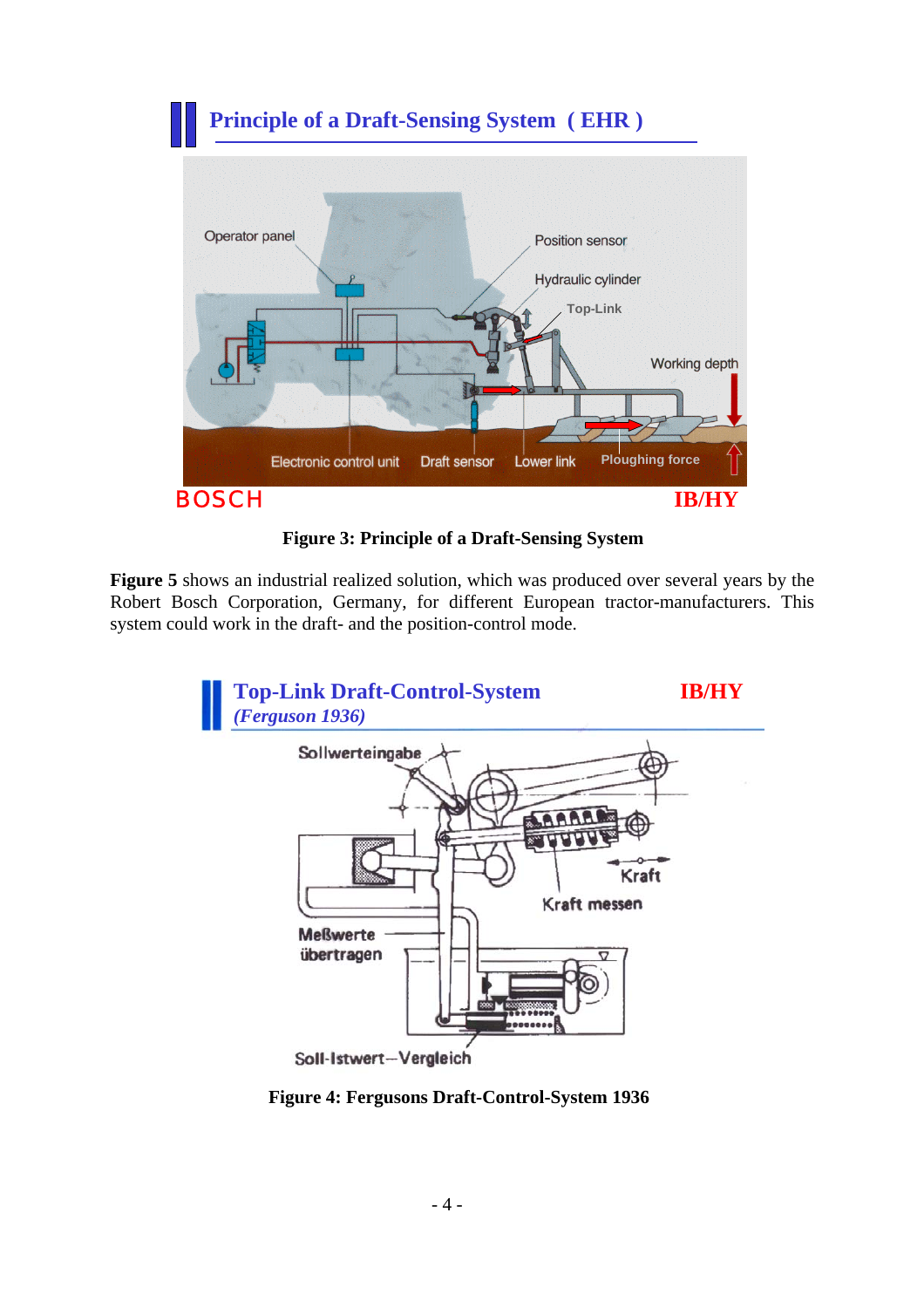

**Figure 5: Bosch Mechanical Hitch-Control MHR** 

The two most important advantages of this system are the slip reduction by load-transfer and the fact that the engine, because of constant load, is prevented from stalling and can allways be driven at full power.



**Figure 6: System with Lower-Link Draft-Sensing**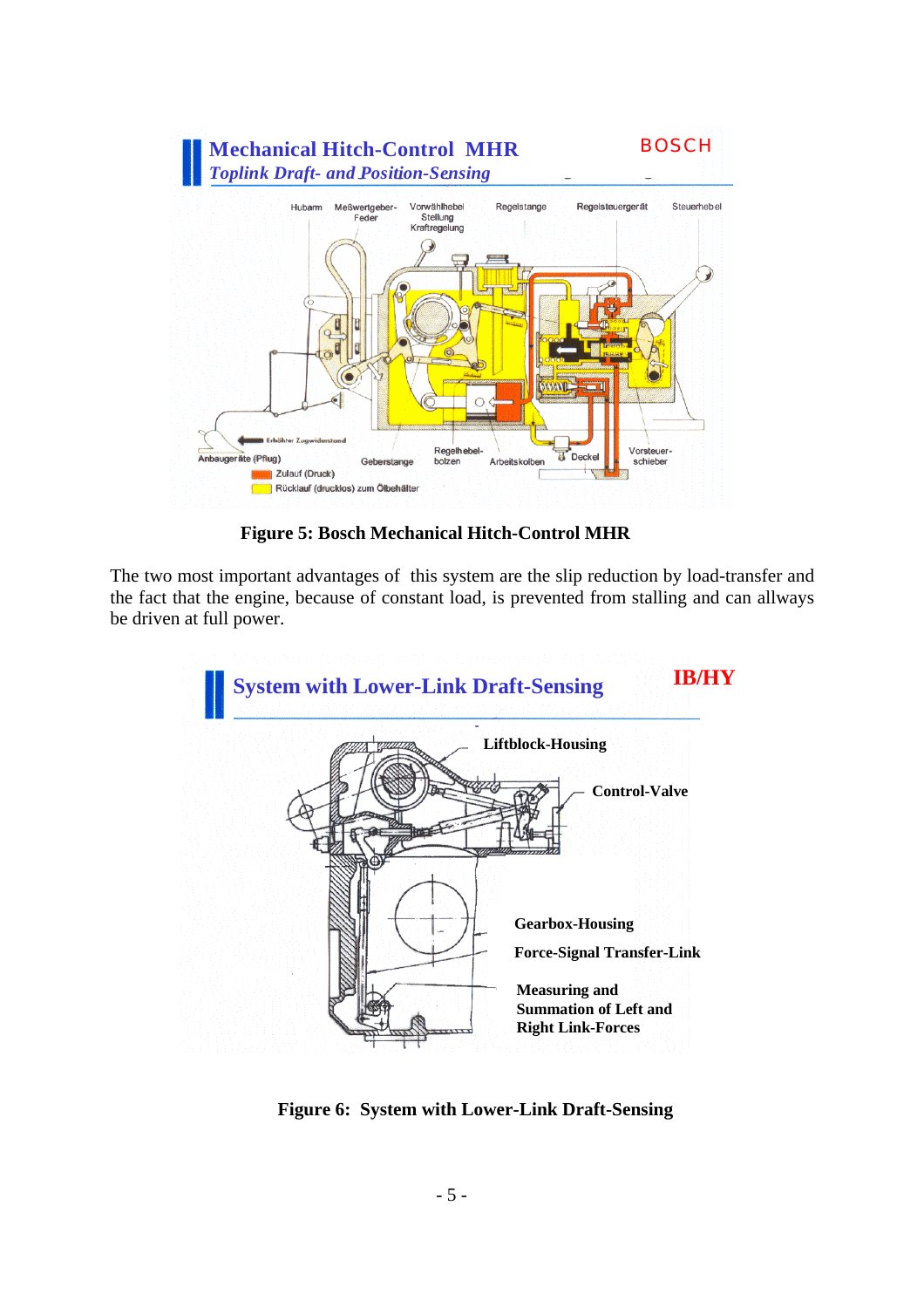To get a good working result, the correlation between working depth and link-force must be clear and without changes in the direction of the force. This is the case with small ploughs, but not with larger multi-furrow ploughs. Therefore in the draft-control system the controlled variable was changed from the top-link-force to the sum of the lower-link-forces, **Figure 6**. To measure this forces and to realize the summation of both forces, a lot of different mechanical solutions were invented and realized. Another disadvantage of a force-measuring system is the fact, that the working depth varies too much under large changes of the soilconditions. To improve this, John Deere invented the so called force-position-mixed control, which limited the depth variations.

## **2.2 Torque-, Working-Depth- and Pressure-Control**

The draft-control was realized in the USA and in GB after World-war II. In the USA only Ford used a different solution for some years, which was called "Load-Monitor". This mechanical system measured the torque of the rear-axel of the tractor and changed the working depth so, that this torque was always held constant. Problems occurred because of working-depth variations during downhill- and uphill-driving. In Germany two other solutions were developed and realized in series. One was the so called "Hanomag-Pilot"- System, which was realized by the German tractor manufacturer Hanomag, **Figure 7**.



 **Figure 7: "Hanomag-Pilot" System for Controlling the Ploughing-Depth** 

The basic idea was to measure and control the working depth of the plough. This was realized by a wheel, which measured the working depth of the plough. This mechanical "depth-signal" was transferred by a cable to a hydraulic closed-loop system. The main problems occurred through mechanical friction in the system. Therefore its lifetime was only a few years. Some other German manufacturers developed a system, which was called "Wheel-Force-Amplifier" in German "Raddruck-Verstärker", RDV. This was realized by an open loop pressure pressure-control, for which a manually adjustable throttle for the oil-flow from the controlvalve to the reservoir was used, **Figure 8**.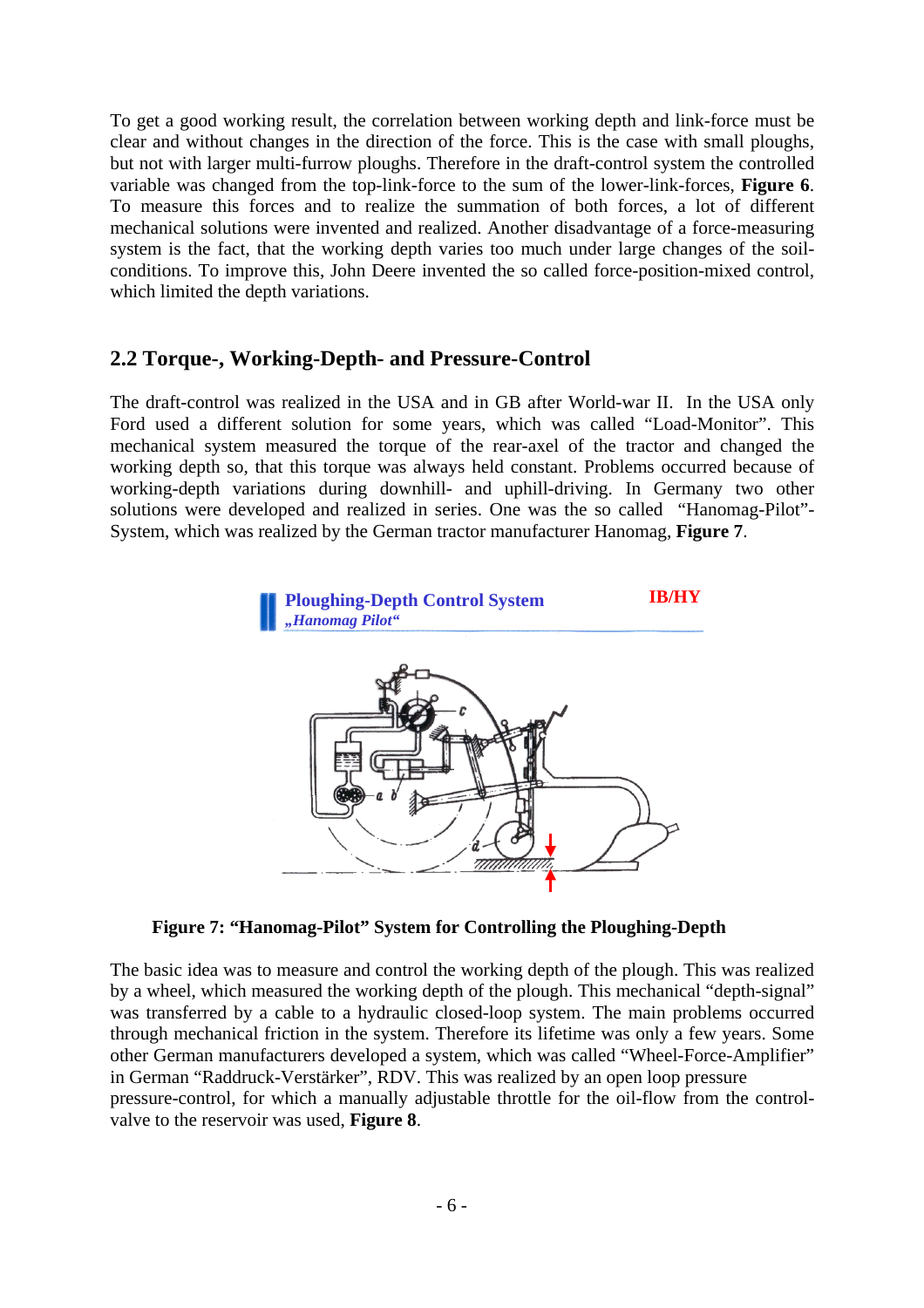

 **Figure 8: Bosch Pressure-Control for the Liftcylinder (RDV)** 

In this system the working depth of the plough was held constant and a load-transfer was realized. But through the continues throttling of the oil-flow heat-problems occurred. At the end of the fiftieth all manufacturers in the western world introduced the Ferguson draftcontrol system in their tractors.

## **3. The Technical Solutions: MHR, SHR, EHR**

At the beginning of the hitch-control usage there was no doubt, which technical solution would be the best. This was the mechanical-hydraulic system MHR. Because of competition a lot of different solutions were realized by the companies. With the introduction of lower-linksensing in the draft-control-systems and the draft-position-mix, systems got more complicated and problems occurred with the precision of force-measuring and flexibility of the systems. At the end of the sixtieth research-institutes and companies investigated different pure hydraulic, or electro-hydraulic systems, EHR. The SHR-System was developed by Rexroth together with International Harvester Company and was only used by this company. The production of this system was finished at the end of the ninetieth. Today MHR is used for smaller tractors and EHR is standard for all tractors with more than 70 KW, with a trend to use it even for smaller tractors. The EHR, **Figure 9,** was developed by the Robert Bosch Corporation in Germany. The first company, which introduced it, was Massey-Ferguson in USA in 1978. The EHR- system can use the potential of modern micro-electronic. That means easy measuring draft and position and even other variables like hydraulic pressure and true working speed by a radar-sensor. Other features are high flexibility, display-, menu-, and bustechnique and easier operation by the driver.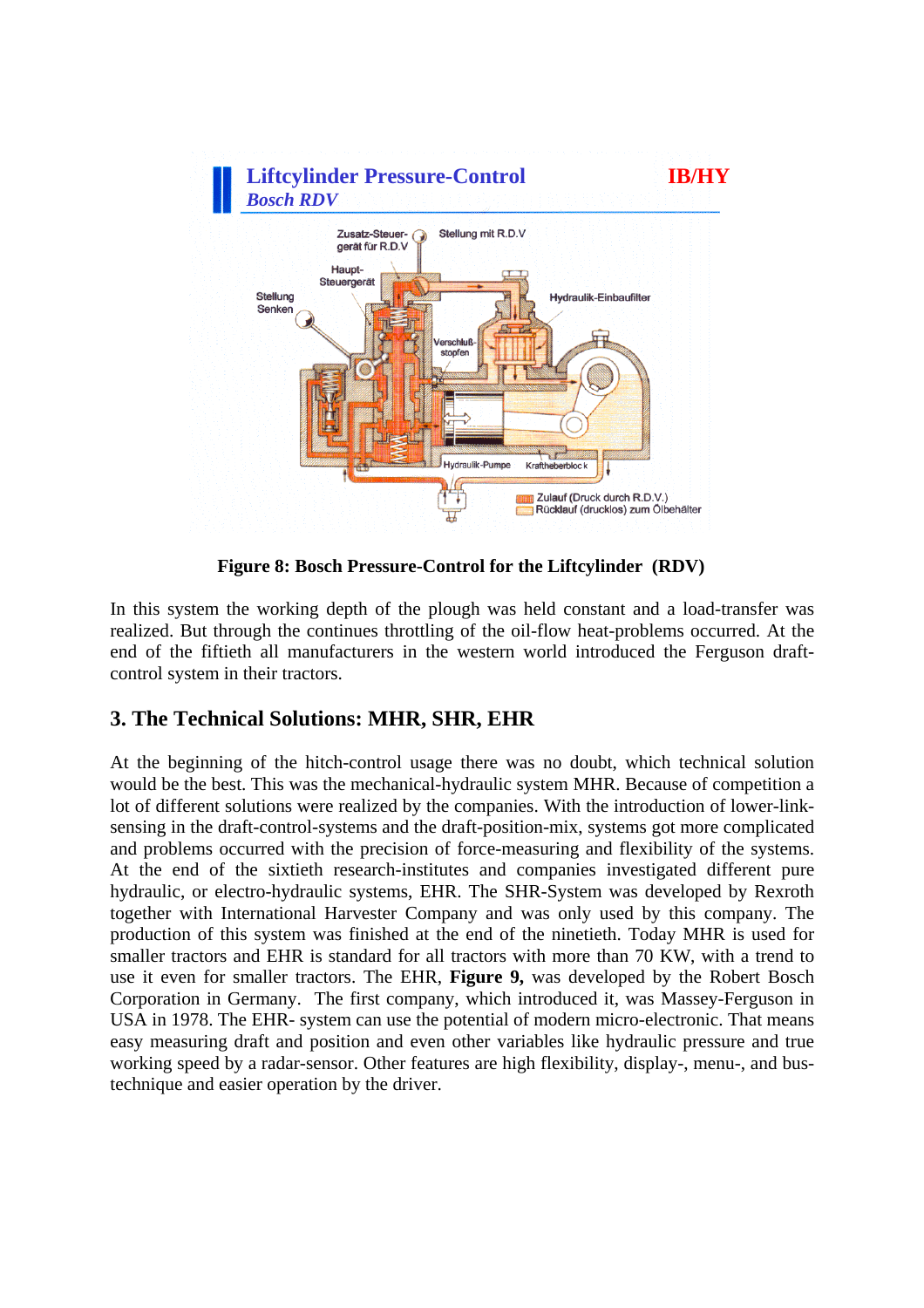# **EHR - Front- and Rear-Hitch-Control**



BOSCH **IB/HY**

#### **Figure 9: Tractor with Front- and Rear-EHR**

These possibilities have lead to the realization of some important new functions of the tractorimplement control-system:

- $slip$ -control
- **\* active oscillation damping**
- **\* pressure-control for weight-transfer**
- **\* weighing system**
- **\* lateral levelling system**
- **\* diagnostic system**
- **\* electronic bus connection**

#### **4. Future Developments**

Normally technical solutions have a limited lifetime. But the electro-hydraulic system for the control of the tractor-hitch will have a long future, because it can contribute a lot of benefits to solve existing and future problems.

The 3-point-linkage is the most important and standardized idea for coupling implements to the tractor. But the mechanical linkages have a fixed length or must be adjusted mechanical and manually. If we look at large multi-furrow mounted or semi-mounted ploughs, we find, that the load-transfer is not optimal. These ploughs are normally used with load-free- or even without top-links. If the top-link would be a hydraulic cylinder, its position could easily be adjusted and even a load transfer could be realized by pressure-control in one of the cylinderchambers, **Figure 10**. Other functions, which have already been realized, are the independent control of the rear wheel of semi-mounted ploughs and the lateral controls of sprayer-booms.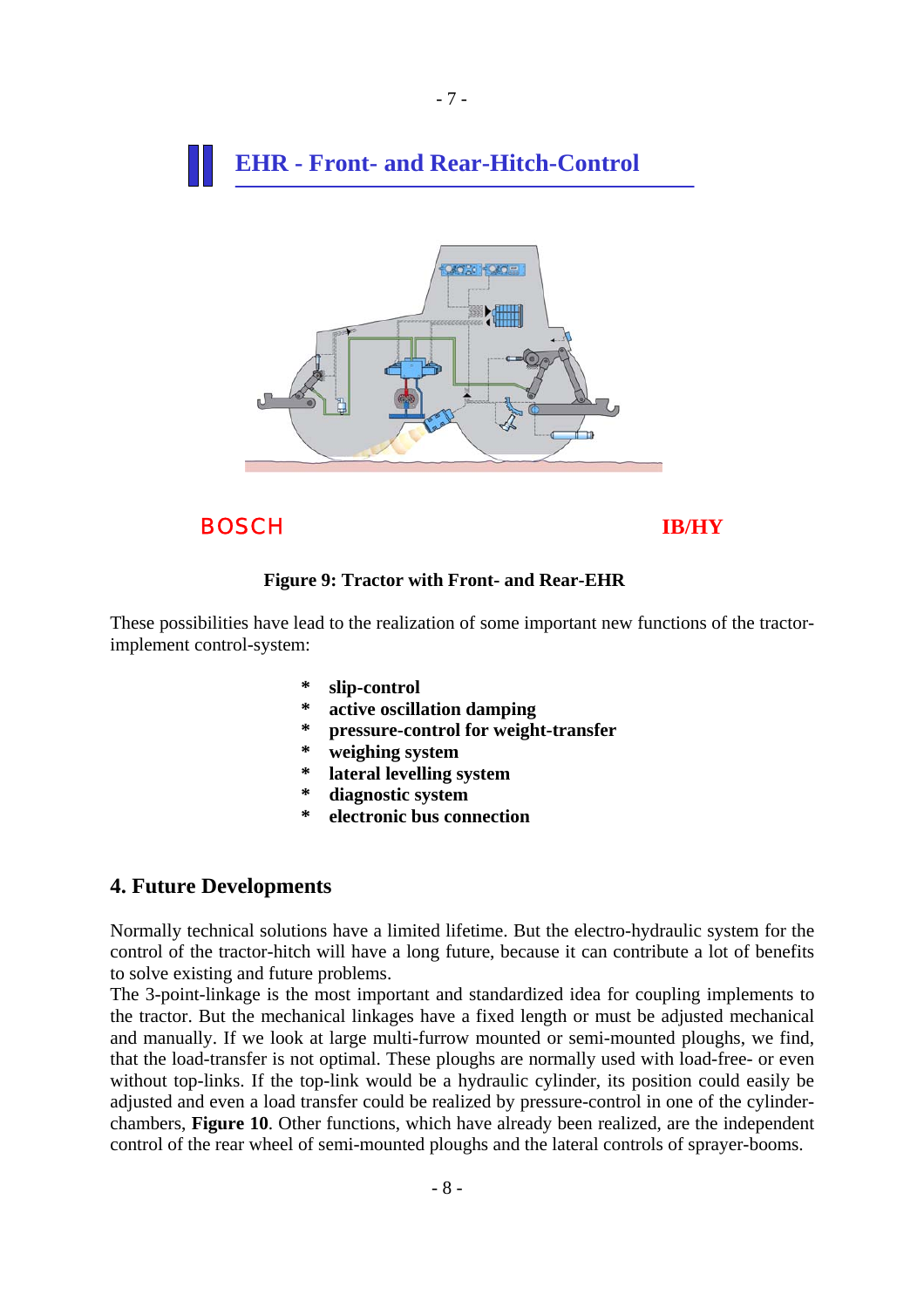

 **Figure 10: Control Possibilities on Large Ploughs or other Mounted Implements** 

Walterscheid in Germany has presented an idea with flexible adjustable linkages with electrohydraulic position control, **Figure 11**.



with hydraulic toplink hydraulic cylinders

### **Figure 11: Flexible 3-Point-Linkage**

Such a flexible and controllable linkage will give a lot of new ways to a better adaptability of the tractor-connected implements to different working conditions, **Figure12**. By this there are great chances to fulfill the requirements of the "Precision Farming" challenge to realize an optimum of working quality with a minimum of energy-consumption.